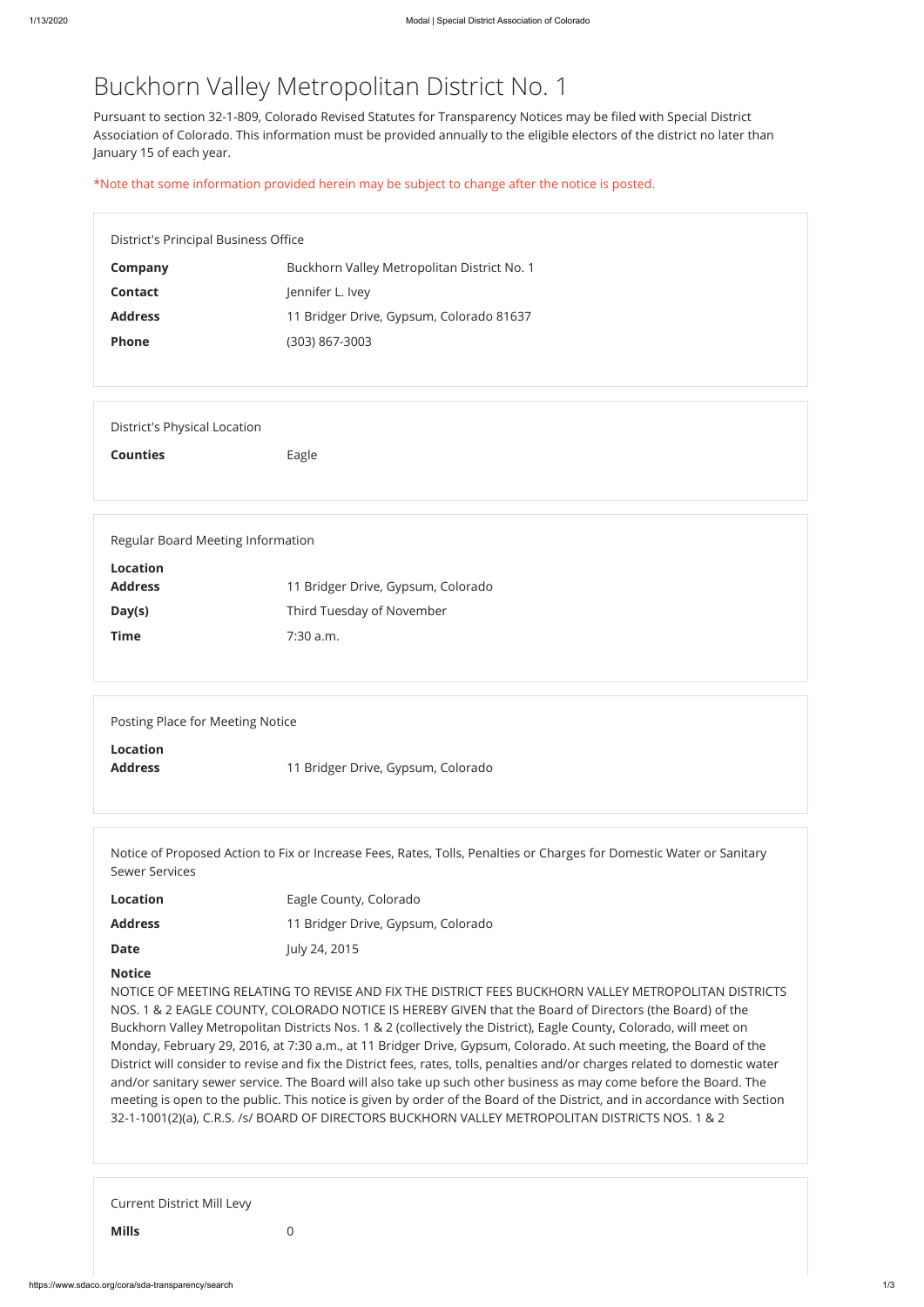| Ad Valorem Tax Revenue        |                                                                                        |  |
|-------------------------------|----------------------------------------------------------------------------------------|--|
|                               | Revenue reported may be incomplete or unaudited as of the date this Notice was posted. |  |
|                               |                                                                                        |  |
| Amount(\$)                    | $\overline{0}$                                                                         |  |
|                               |                                                                                        |  |
|                               |                                                                                        |  |
|                               |                                                                                        |  |
| Date of Next Regular Election |                                                                                        |  |
| <b>Date</b>                   | 05/05/2020                                                                             |  |
|                               |                                                                                        |  |
|                               |                                                                                        |  |
| Pursuant to 24-72-205 C.R.S   |                                                                                        |  |
|                               |                                                                                        |  |
|                               | The district's research and retrieval fee is per hour                                  |  |
| <b>District Policy</b>        |                                                                                        |  |
|                               | <b>District contact information for open records request:</b>                          |  |

Names of District Board Members

| <b>Board President</b><br><b>Name</b><br><b>Contact Info</b><br><b>Election</b> | John V. Hill<br>4725 S. Monaco Street, Suite 360, Denver, CO 80237<br>No, this office will not be on the next regular election ballot   |
|---------------------------------------------------------------------------------|-----------------------------------------------------------------------------------------------------------------------------------------|
| <b>Board Member 2</b><br><b>Name</b><br><b>Contact Info</b><br><b>Election</b>  | Anna Maria Ray<br>4725 S. Monaco Street, Suite 360, Denver, CO 80237<br>No, this office will not be on the next regular election ballot |
| <b>Board Member 3</b><br><b>Name</b><br><b>Contact Info</b><br><b>Election</b>  | David Garton, Jr.<br>4725 S. Monaco Street, Suite 360, Denver, CO 80237<br>Yes, this office will be on the next regular election ballot |

| <b>Board Member 4</b>                |                                                              |
|--------------------------------------|--------------------------------------------------------------|
| <b>Name</b>                          | Samantha Gale                                                |
| <b>Contact Info</b>                  | 4725 S. Monaco Street, Suite 360, Denver, CO 80237           |
| <b>Election</b>                      | Yes, this office will be on the next regular election ballot |
| <b>Board Member 5</b><br><b>Name</b> | Scott Green                                                  |
|                                      |                                                              |
| <b>Contact Info</b>                  | 4725 S. Monaco Street, Suite 360, Denver, CO 80237           |
| <b>Election</b>                      | Yes, this office will be on the next regular election ballot |